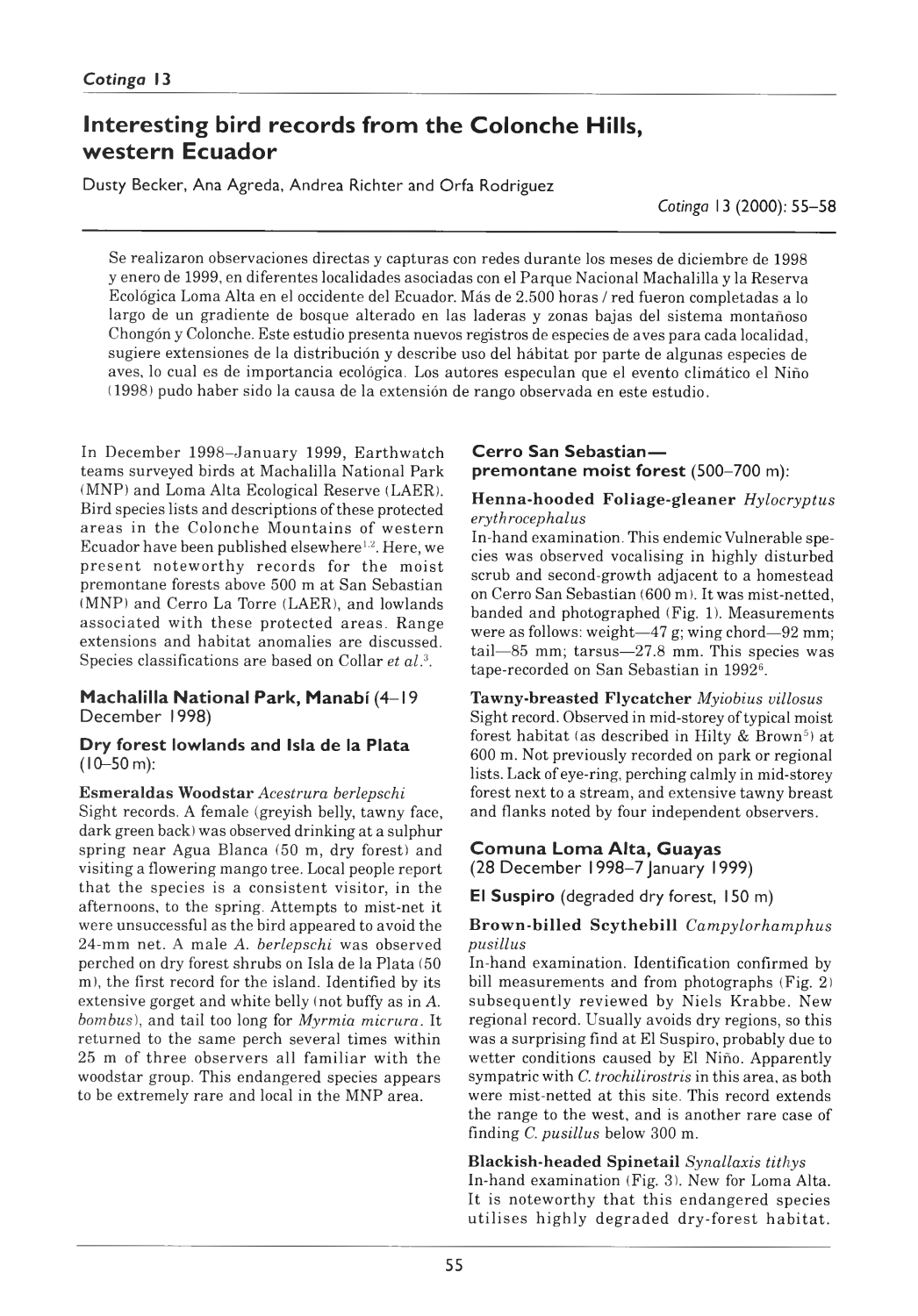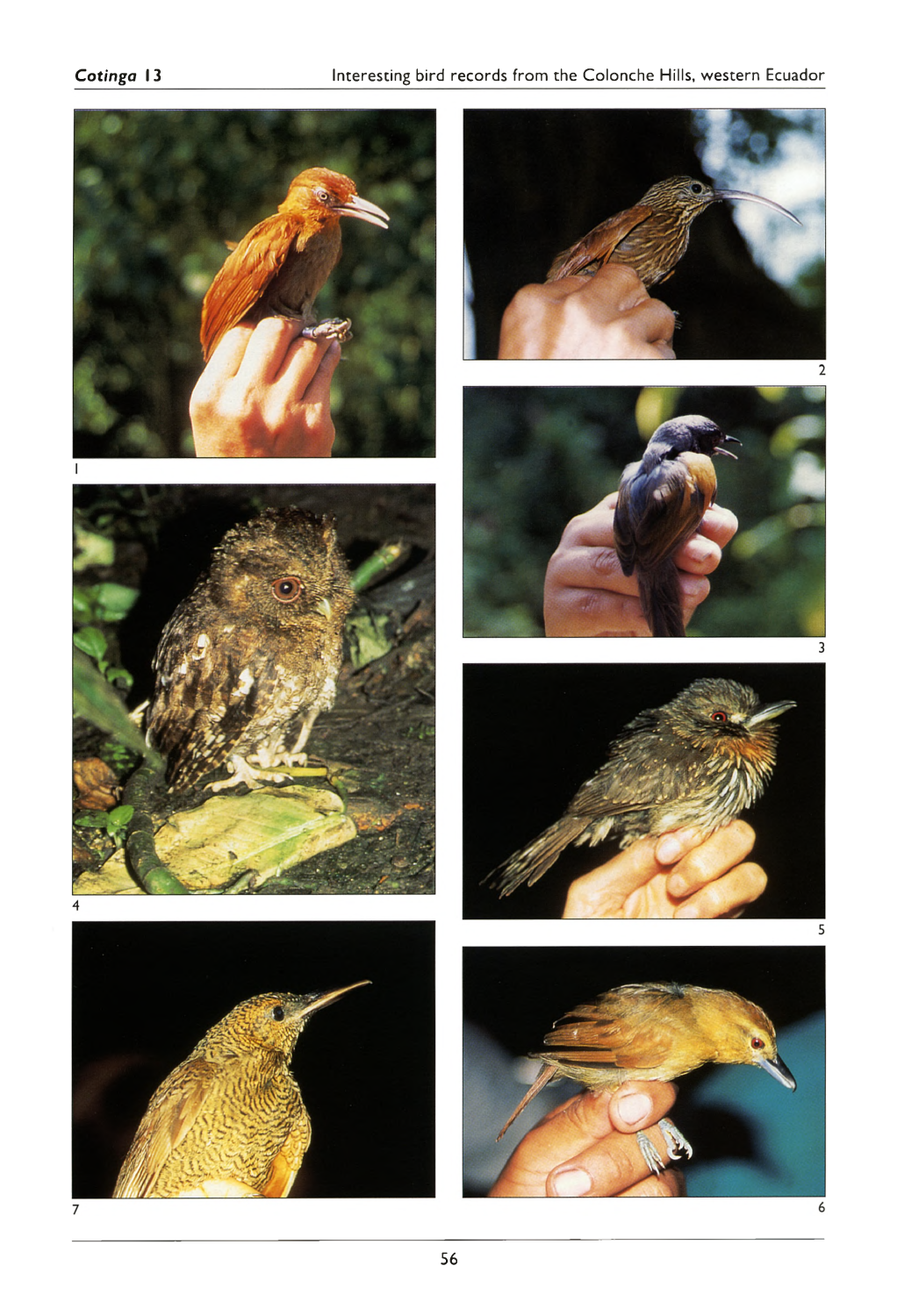However, similar intensity fieldwork prior to the most recent El Niño, when the area was not as green, did not record the species. Previous studies at Machalilla National Park have found *S. tithys* in forested areas transitional between dry and humid forest at c.300 m, and the species has also been recorded at Cerro Blanco, c. 200–300 m.

### **Loma Alta Ecological Reserve, Cerro La Torre** (humid forest, 500–750 m)

# **Choco Screech-Owl** *Otus centralis*

A small brown *Otus* with rufous tinges (Fig. 4), dark brown irides, half-feathered tarsi, a faint buff nuchal collar, striking reddish-orange eyelids, no rim to the facial disc and a very pale belly with herringbone flecks of black was mist-netted. It obviously belonged to the group of 'brown-eyed screech-owls'4, but morphometries and coloration did not match previously described species. R. Ridgely, J. O'Neill and M. Robbins (pers. comms.) considered the bird to have probably been *Otus vermiculatus*, but subsequent observations and tape recordings made in early 2000 demonstrated that it was Choco Screechowl, an identification proven through comparison of sonograms. It was not in breeding condition and was moulting its primaries. Measurements: total length with body in upright position-21 cm; weight $-121.5$  g; wing cord $-156$  mm; tail $-45$  mm; culmen from distal end of nostril-12.6 mm.

#### **W h ite-w hiskered P uffbird** *Malacoptila panamensis*

In-hand examination. Two mist-netted in humid forest (Fig. 5). New reserve record. Landslides caused by El Niño rains may have enhanced breeding habitat in the reserve (cliff banks for burrows). Probably overlooked during previous surveys as the species has been recorded at río Ayampe (Paul Greenfield) and in Machalilla National Park<sup>6</sup>. This record extends the species' distribution a little farther to the south-west.

- Figure 1. Henna-hooded Foliage gleaner Hylocryptus erythrocephalus, Cerro San Sebastian (D. Becker)
- Figure 2. Brown-billed Scythebill *Campylorhamphus* pusillus, Comuna Loma Alta (A. Agreda)
- Figure 3. Blackish-headed Spinetail Synallaxis tithys, El Suspiro (A. Agreda)
- Figure 4. Choco Screech-owl Otus centralis, Loma Alta Ecological Reserve (D. Becker)
- Figure 5. White-whiskered Puffbird Malacoptila panamensis, Loma Alta Ecological Reserve (D. Becker)
- Figure 6. Russet Antshrike *Thamnistes anabatinus*, Loma Alta Ecological Reserve (D. Becker)
- Figure 7. Barred Woodcreeper Dendrocolaptes certhia, Loma Alta Ecological Reserve (D. Becker)

#### **Russet Antshrike** *Thamnistes anabatinus*

In-hand examination. Breeds at Loma Alta; confirmed by mist-netted adult with a well-developed brood patch (Fig. 6). This extends its range southward from Cabeceras de Bilsa (where recorded at  $100-300$  m), east of Musine<sup>6</sup>.

# **Barred Woodcreeper** *Dendrocolaptes certhia*

In-hand examination. New reserve and Colonche Hills region record. This constitutes a southwestward range extension. The densely barred form we mist-netted (Fig. 7) is consistent with what Ridgely & Tudor7 refer to as the *colombianus* group.

# **Conclusions**

The highlands of Loma Alta continue to reveal new records of species more typically associated with the Andes and Chocó regions of western Ecuador. El Niño rains during 1998 extended the 'green season' in the normally arid coastal scrub of south-west Ecuador. Some of the range and habitat-use extensions for the lowlands noted here may have resulted from the lush vegetation growth caused by the unusually large amount of rainfall in 1997–98.

# **Acknow ledgem ents**

Funding for our field studies came from the Center for Field Research through the participation of Earthwatch volunteers. We thank CECIA and INEFAN for institutional support and permits. We thank research assistant Pascual Torres for his excellent work, our guide at MNP, Nestor Marchan, and park director, Ing. Carlos Zambrano, and many villagers of Agua Blanca for their assistance at Machalilla National Park. We thank Mauricio Torres and Celso Tomala, villagers at El Suspiro, the Comuna of Loma Alta and People Allied for Nature for logistical support at Loma Alta.

# **References**

- 1. Becker, C. D. & López-Lanús, B. (1997) Conservation value of a garúa forest in the dry season: a bird survey in the Reserva Ecológica de Loma Alta, Ecuador. *Cotinga* 8: 66–74.
- 2. Bravo, C. Z. & Vargas Aúz, V. H (1998) *Parque Nacional Machalilla — guia básica.* Quito: INEFAN.
- 3. Collar, N. J., Crosby, M. J. & Stattersfield, A. J. (1994) *Birds to watch 2: the world list of threatened birds.* Cambridge, UK: BirdLife International (Conservation Series 4).
- 4. Fitzpatrick, J. W. & O'Neill, J. P. (1986) *Otus petersoni,* a new screech-owl from the eastern Andes, with systematic notes on O. *colombianus* and *O. ingens. Wilson Bull.* 98: 1–14.
- 5. Hilty, S. L. & Brown, W. L. ( 1986). *A guide to the birds of Colombia .* Princeton: Princeton University Press.